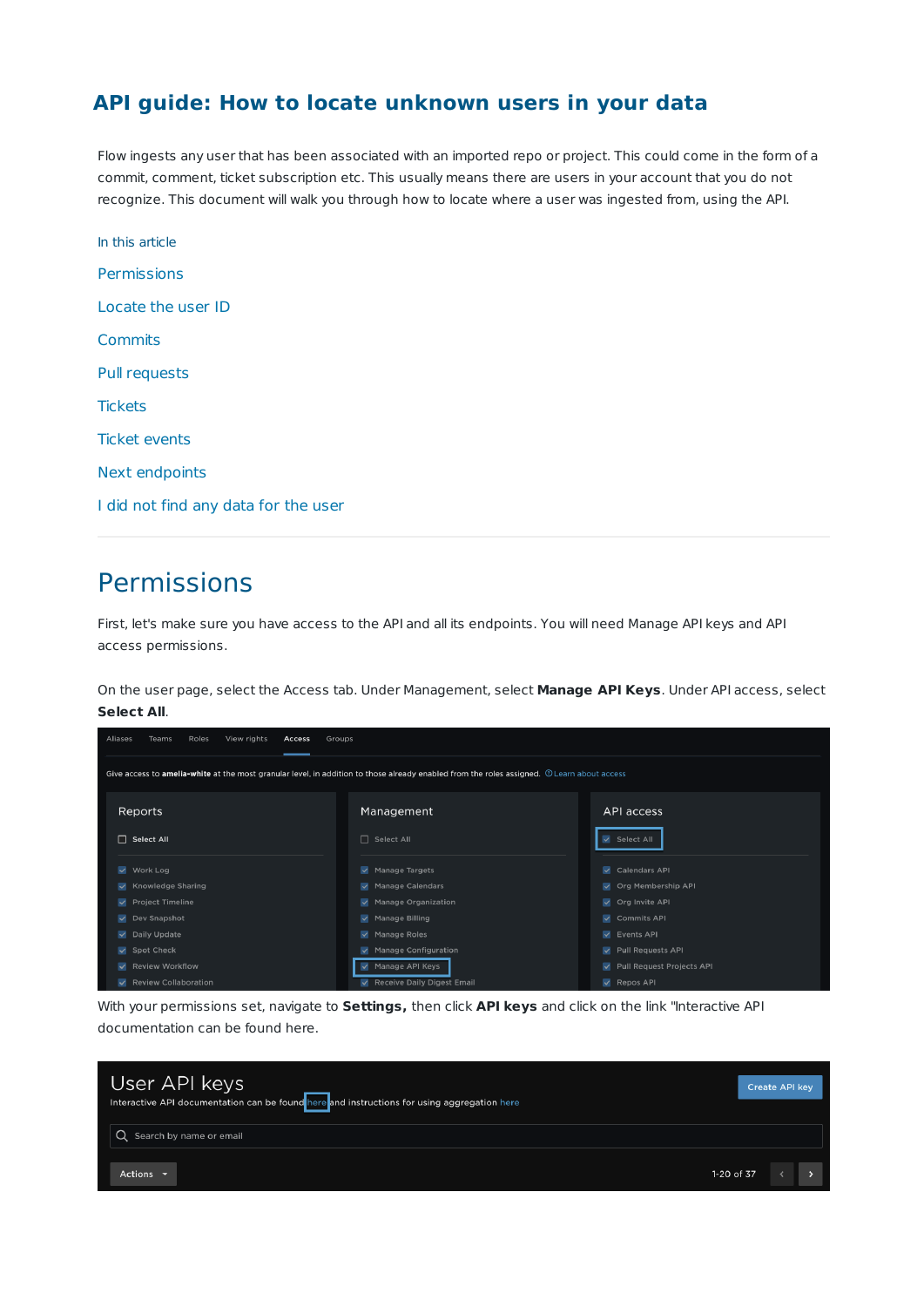A new tab will open and you will see all your API endpoints.

back to top

# Locate the user ID

First we need to identify the unknown user's user\_id so we can use that to locate any work he/she is associated with.

1. Click on the very last endpoint, **users**.

| user alias  |  | Show/Hide   List Operations   Expand Operations |
|-------------|--|-------------------------------------------------|
| user_groups |  | Show/Hide   List Operations   Expand Operations |
| users       |  | Show/Hide   List Operations   Expand Operations |

2. A list of available parameters will appear. You can locate the user\_id with the name or email of the user. Type in the name or email of the unknown user in the appropriate field. In this example we are using the email address.

| Parameters          |                 |                                                          |                   |           |
|---------------------|-----------------|----------------------------------------------------------|-------------------|-----------|
| Parameter           | Value           | Description                                              | Parameter<br>Type | Data Type |
| limit               |                 | Number of results to return<br>per page.                 | query             | integer   |
| offset              |                 | The initial index from which<br>to return the results.   | query             | integer   |
| name                |                 |                                                          | query             | string    |
| icontains<br>name   |                 |                                                          | query             | string    |
| name startswith     |                 |                                                          | query             | string    |
| id                  |                 |                                                          | query             | double    |
| id in               |                 | Multiple values may be<br>separated by commas.           | query             | double    |
| has login           |                 | Filter on has login and<br>pending invitation true/false | query             | string    |
| hidden_from_reports |                 | Included/Excluded in<br>metrics                          | query             | string    |
| login_enabled       |                 | Filter on login enabled                                  | query             | string    |
| email               | unknown@att.net |                                                          | query             | string    |
| email icontains     |                 |                                                          | query             | string    |
| email startswith    |                 |                                                          | query             | string    |
| team                |                 | Filter-traversable object                                | query             | string    |

3. Hit "Enter" or click the **Try it out**button at the bottom of the parameter list.

| <b>Response Messages</b> |        |                |         |  |  |
|--------------------------|--------|----------------|---------|--|--|
| <b>HTTP Status Code</b>  | Reason | Response Model | Headers |  |  |
| 200                      |        |                |         |  |  |
| Try it out!              |        |                |         |  |  |

4. If you have typed in the name and/or email correctly you will see a result set like this for the unknown user. The user id we need will be listed at the top of the results next to the parameter "id". Copy this number to your clipboard. We will be using this in the following steps.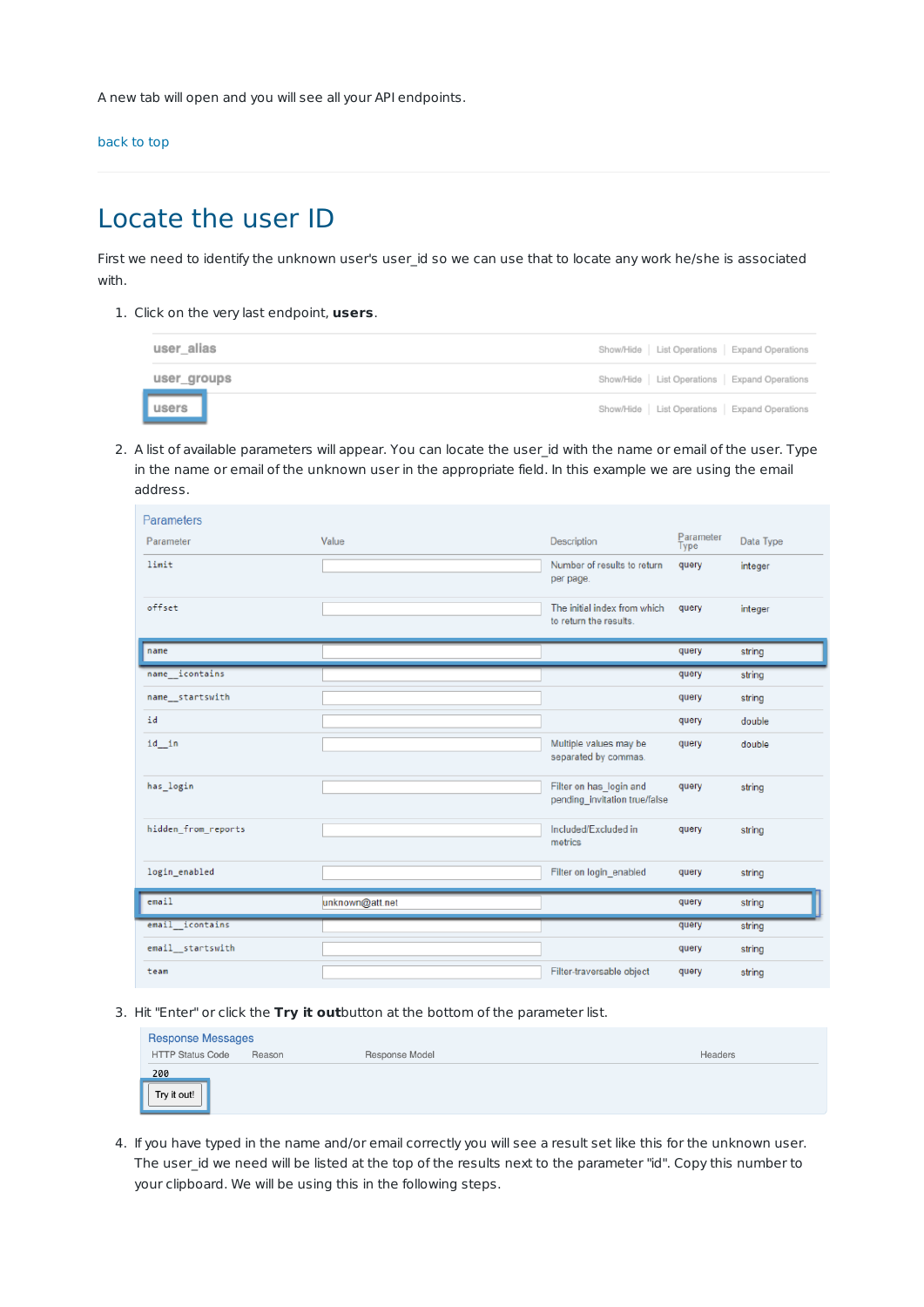

Now that you have the user id we can locate any work that has been imported for this user.

#### back to top

## Commits

Let's check to see if the unknown user has any commits recorded across any of your imported repos.

1. Scroll to the top of your API endpoint list and click on **commits**,then click the top **GET** URL. This will open up the list of parameters for the commits endpoint.

### **Customer API**

|            | admin email settings            | Show/Hide List Operations Expand Operations     |
|------------|---------------------------------|-------------------------------------------------|
| calendar   |                                 | Show/Hide   List Operations   Expand Operations |
| commits    |                                 | Show/Hide List Operations Expand Operations     |
| <b>GET</b> | /v3/customer/core/commits/      | <b>List Commit entities</b>                     |
| <b>GET</b> | /v3/customer/core/commits/{id}/ | Get a specific Commit entity by id value        |

2. Locate the parameter **apex\_user\_id.**It will be towards the bottom of your parameter list. Paste in the user\_id you copied in the last section and hit "Enter" or use the **Try it out** button to run the query.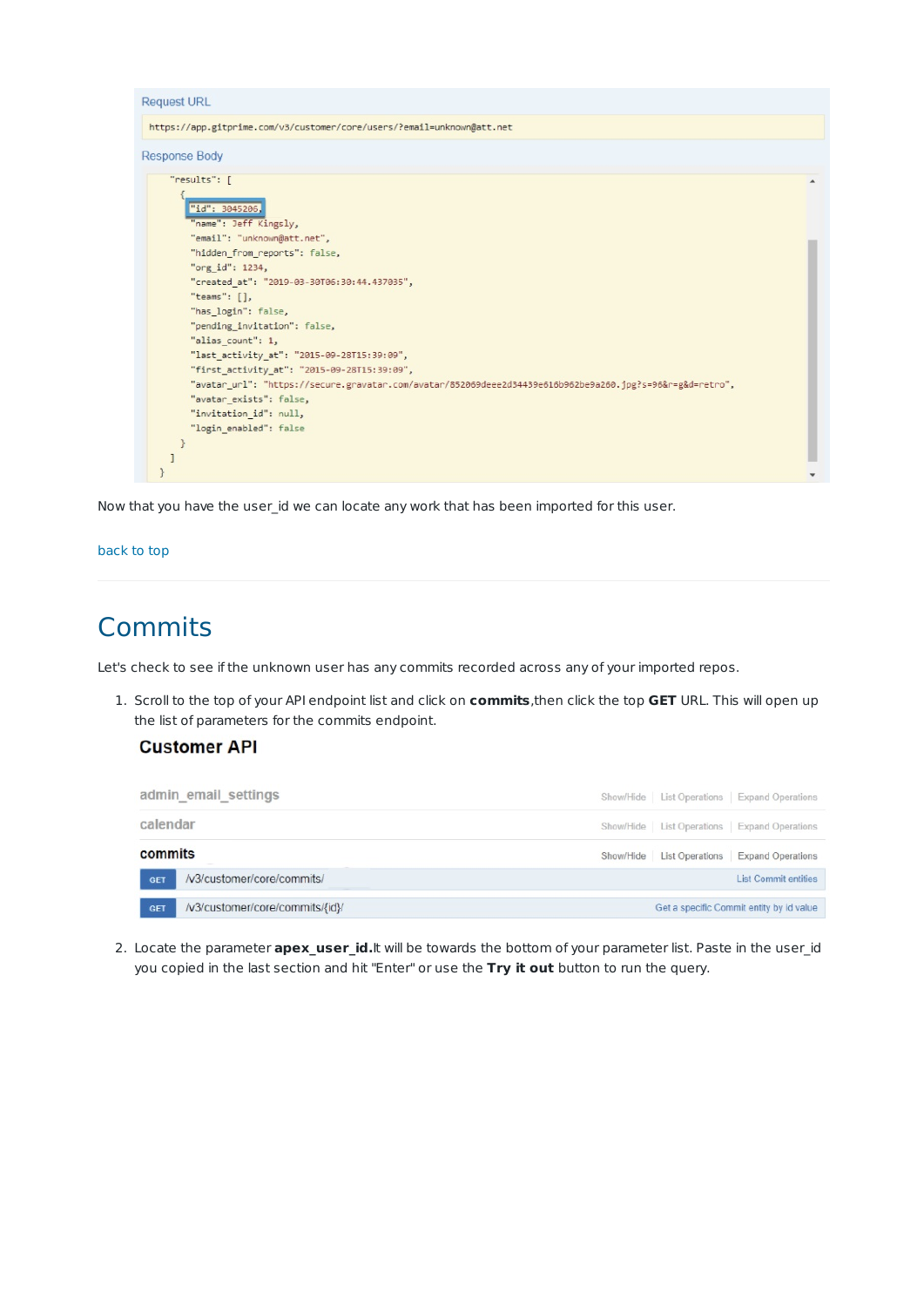| exclude_blocked           |         | Remove commits from<br>blocked or incomplete<br>repos        | query | string |
|---------------------------|---------|--------------------------------------------------------------|-------|--------|
| apex_user_id              | 3045206 | Match on apex user id                                        | query | double |
| apex_user_id__in          |         | Match on apex user id in a<br>comma separated list           | query | string |
| pull request id           |         | Match on pull request id                                     | query | double |
| pull_request_follow_on_id |         | <b>Returns PR commits</b><br>authored after PR<br>submission | query | double |
| normalize_authors         |         | Replaces all author_ids<br>with their "apex" author id       | query | string |

3. If any results appear you can identify what commits the unknown User authored by locating the "external\_commit\_url". This will take you into your Git host to review the work further. If there are commits for this User the results will look like this.

Success! You found the source of your unknown user. Count is the total number of records/commits found. Hexsha is the commit sha from Git host.



If there were 0 commits found for this user your response will look like this. Move on to the next section **Pull**

**requests** to continue looking.



## Pull requests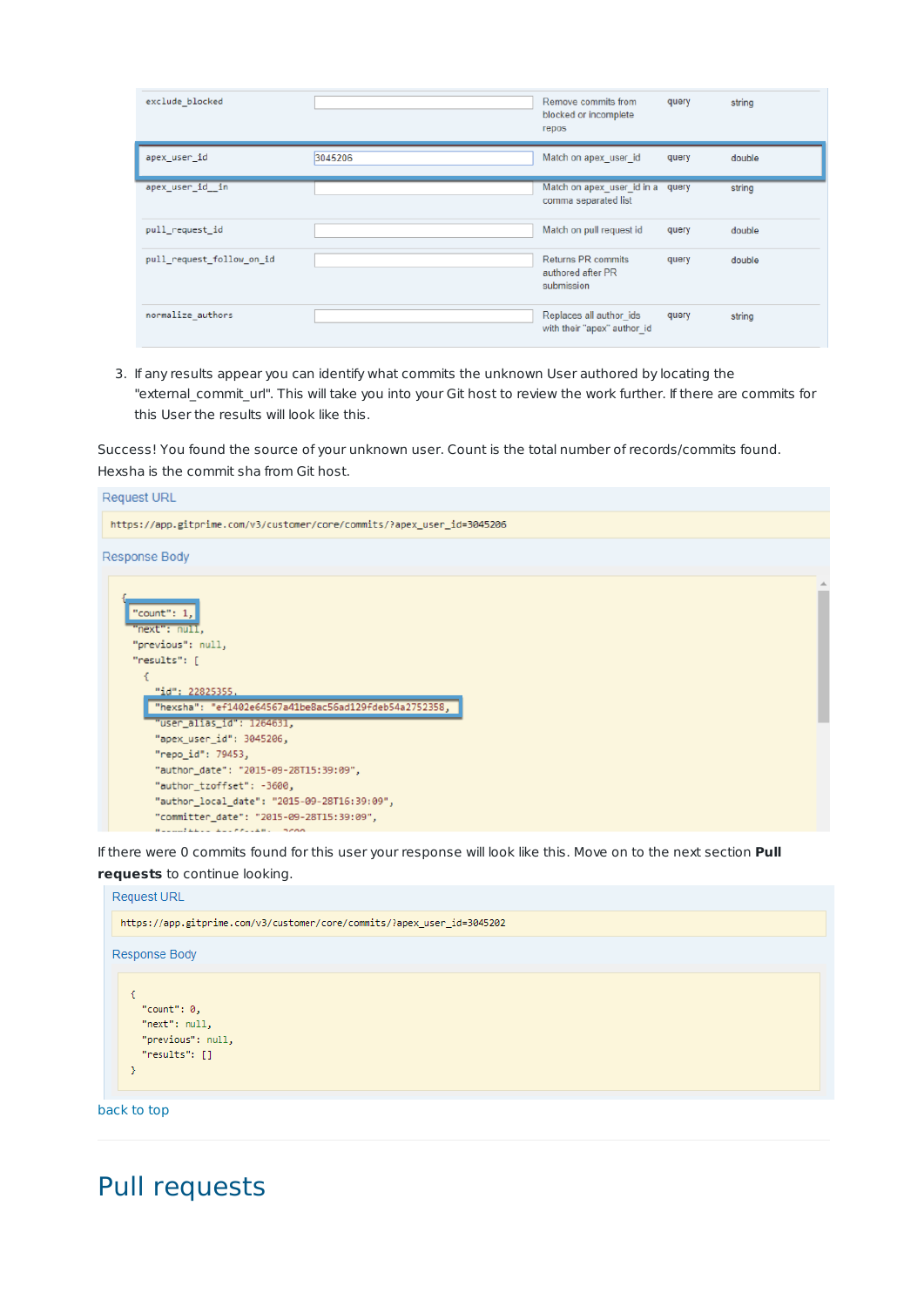If the commit's endpoint did not return any results. Let's continue the search in the **pull request**endpoint.

1. Locate and click on the **pull request** endpoint.

| pull_requests |                                       | Show/Hide   List Operations   Expand Operations |
|---------------|---------------------------------------|-------------------------------------------------|
| <b>GET</b>    | /v3/customer/core/pull_requests/      | <b>List PullRequest entities</b>                |
| <b>GET</b>    | /v3/customer/core/pull_requests/{id}/ | Get a specific PullRequest entity by id value   |

2. Find the **apex\_user\_id**parameter and paste in your user\_id and hit "Enter" or use the **Try it out** button.

| reviewer_comment_count__lte |         | Records with<br>reviewer_comment_count <=<br>value                 | query | double |
|-----------------------------|---------|--------------------------------------------------------------------|-------|--------|
| apex_user_id                | 3045206 | Match on apex_user_id (pr<br>creator)                              | query | double |
| apex_user_id__in            |         | Match on apex user id (pr<br>creator) in a comma<br>separated list | query | string |
| user_alias_id               |         | Match on user_alias_id (pr<br>creator)                             | query | double |

3. Upon running your query you will either see results or you will not. If 0 PRs were found continue to the next endpoint. If results were found for this unknown user you have identified the origin source for the user.

| <b>Request URL</b>                                                            |                          |  |  |  |
|-------------------------------------------------------------------------------|--------------------------|--|--|--|
| https://app.gitprime.com/v3/customer/core/pull_requests/?apex_user_id=3149810 |                          |  |  |  |
| <b>Response Body</b>                                                          |                          |  |  |  |
| $\left\{ \right\}$                                                            |                          |  |  |  |
| "count": $26, 1$                                                              |                          |  |  |  |
| "next": null,                                                                 |                          |  |  |  |
| "previous": null,<br>"results": [                                             |                          |  |  |  |
| $\{$<br>"id": 2241,<br>"title": "template issue",<br>"body": "####",          |                          |  |  |  |
| "number": "8692",                                                             |                          |  |  |  |
| "state": "open",                                                              |                          |  |  |  |
| "vendor": "github",                                                           |                          |  |  |  |
| "url": "https://github.com/mycompany/technology/pull/8692",                   |                          |  |  |  |
| "project_id": 140955,                                                         |                          |  |  |  |
| "closed at": null,                                                            |                          |  |  |  |
| "closed_by_id": null,                                                         |                          |  |  |  |
| "additions": 9,                                                               |                          |  |  |  |
| "deletions": 2,                                                               |                          |  |  |  |
| "commit_shas": [],                                                            | $\overline{\phantom{a}}$ |  |  |  |

back to top

# **Tickets**

If you have a ticket integration or use your Git host tickets/issues you can look for your unknown user in the tickets endpoints. Ticket endpoints require an user\_alias\_id. These are the aliases that have been merged under the apex\_user. You should try the apex\_user\_id and any user\_alias\_ids to locate tickets, ticket events and/or ticket comments this unknown User may have made.

1. Under the **user\_alias**endpoint locate the **apex\_user**field and paste the user\_id you have been using in the previous steps. Hit "Enter" or click the **Try it out** button.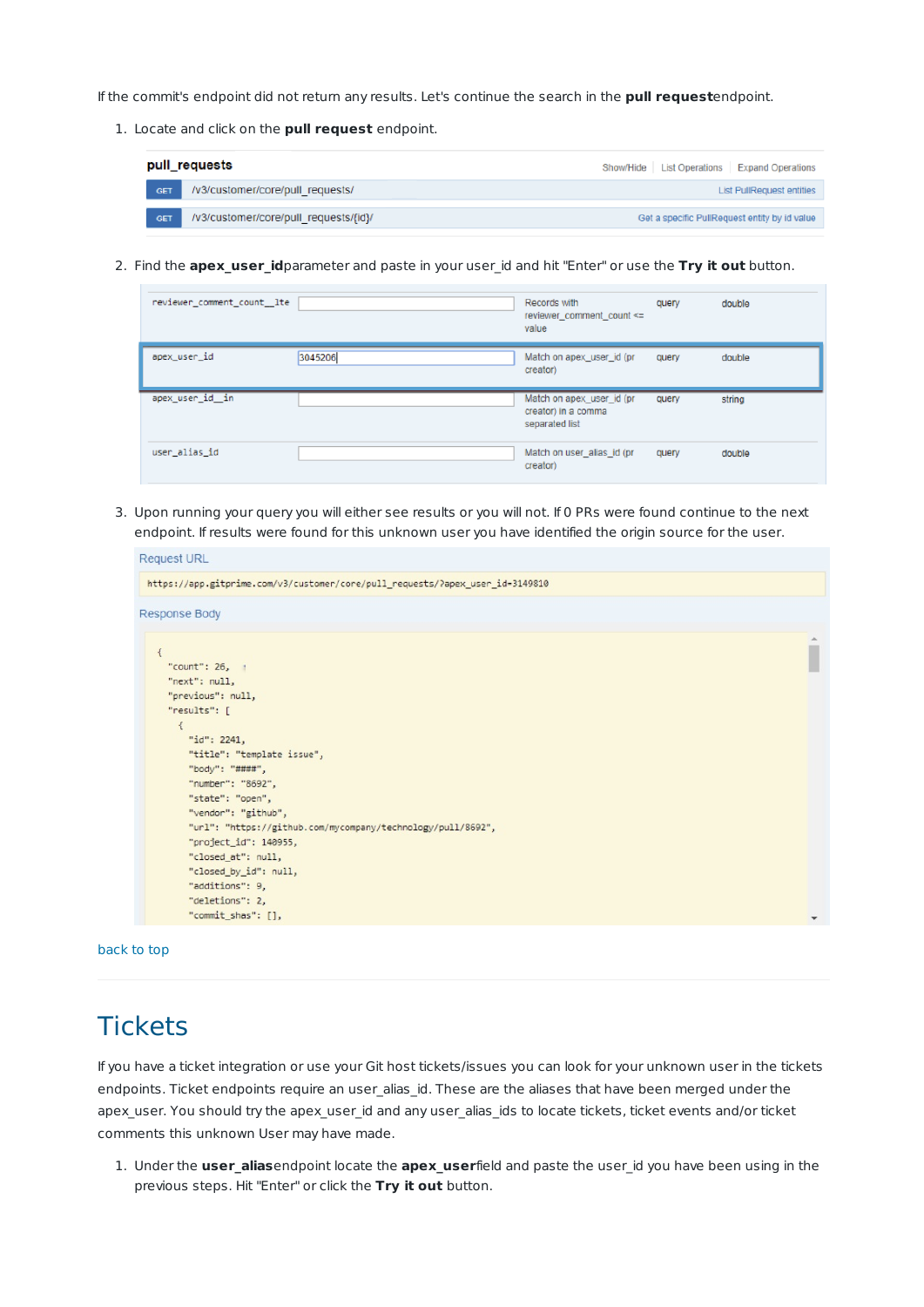| user_alias                                  |         |                                                        |                   | Show/Hide   List Operations   Expand Operations |
|---------------------------------------------|---------|--------------------------------------------------------|-------------------|-------------------------------------------------|
| /v3/customer/core/user_alias/<br><b>GET</b> |         |                                                        |                   | <b>List UserAlias entities</b>                  |
|                                             |         |                                                        |                   |                                                 |
| Parameters                                  |         |                                                        |                   |                                                 |
| Parameter                                   | Value   | Description                                            | Parameter<br>Type | Data Type                                       |
| limit                                       |         | Number of results to return<br>per page.               | query             | integer                                         |
| offset                                      |         | The initial index from which<br>to return the results. | query             | integer                                         |
| username                                    |         |                                                        | query             | string                                          |
| username icontains                          |         |                                                        | query             | string                                          |
| username_startswith                         |         |                                                        | query             | string                                          |
| email                                       |         |                                                        | query             | string                                          |
| email_icontains                             |         |                                                        | query             | string                                          |
| email_startswith                            |         |                                                        | query             | string                                          |
| id                                          |         |                                                        | query             | double                                          |
| id in                                       |         | Multiple values may be<br>separated by commas.         | query             | double                                          |
| name                                        |         |                                                        | query             | string                                          |
| name icontains                              |         |                                                        | query             | string                                          |
| name startswith                             |         |                                                        | query             | string                                          |
| integration                                 |         | Filter-traversable object                              | query             | string                                          |
| apex_user                                   | 3149810 | Filter-traversable object                              | query             | string                                          |
| apex user in                                |         | Match on apex user id in a<br>comma separated list     | query             | string                                          |

2. The results will show you all the aliases found for this apex\_user. Count is the total number of aliases found for the user. Copy and save all id's for later use. Id is user\_alias\_id.

| <b>Request URL</b>                                                         |  |  |  |  |  |
|----------------------------------------------------------------------------|--|--|--|--|--|
| https://app.gitprime.com/v3/customer/core/user_alias/?apex_user=%203045206 |  |  |  |  |  |
| Response Body                                                              |  |  |  |  |  |
|                                                                            |  |  |  |  |  |
| "count": $1$ ,                                                             |  |  |  |  |  |
| "next": null,<br>"previous": null,                                         |  |  |  |  |  |
| "results": [                                                               |  |  |  |  |  |
| ₹                                                                          |  |  |  |  |  |
| "id": 1264631,                                                             |  |  |  |  |  |
| "username": null,                                                          |  |  |  |  |  |
| "name": Jeff Kingsly,                                                      |  |  |  |  |  |
| "email": "unknown@att.net",                                                |  |  |  |  |  |
| "integration": {                                                           |  |  |  |  |  |
| "id": 1840,                                                                |  |  |  |  |  |
| "name": "github",                                                          |  |  |  |  |  |
| "vendor_meta": {                                                           |  |  |  |  |  |
| "name": "github",                                                          |  |  |  |  |  |
| "title": "GitHub",                                                         |  |  |  |  |  |
| "services": [                                                              |  |  |  |  |  |
|                                                                            |  |  |  |  |  |
| "name": "repo",<br>"display": "Repos"                                      |  |  |  |  |  |
|                                                                            |  |  |  |  |  |

3. Now that we have all user\_alias\_ids for our unknown user let's see if we can locate any tickets. Open the **tickets** endpoint and locate the **created\_by\_id** field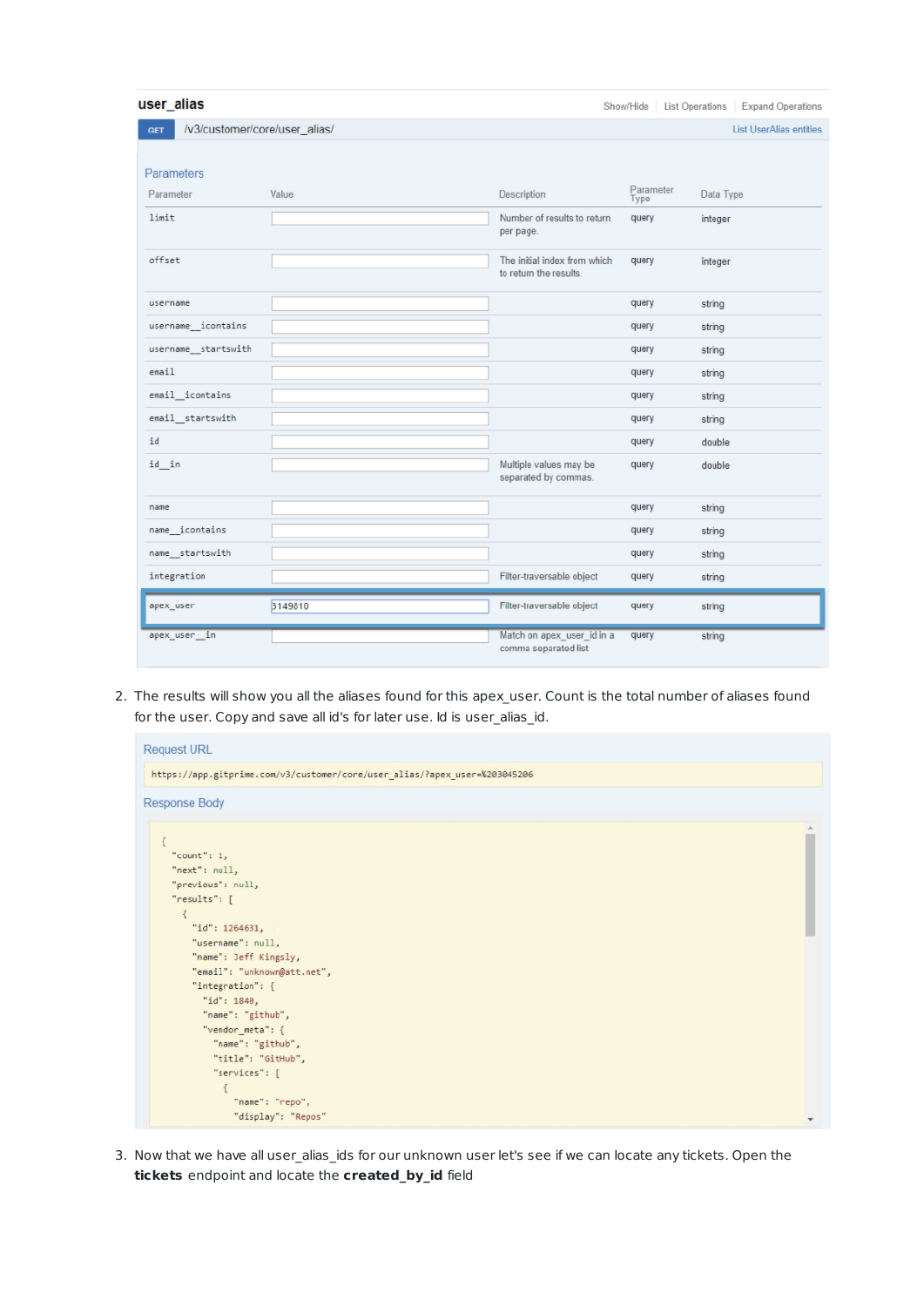| tickets       |                            |                                                        |                   | Show/Hide   List Operations | <b>Expand Operations</b>    |
|---------------|----------------------------|--------------------------------------------------------|-------------------|-----------------------------|-----------------------------|
| GET           | /v3/customer/core/tickets/ |                                                        |                   |                             | <b>List Ticket entities</b> |
| Parameters    |                            |                                                        |                   |                             |                             |
| Parameter     | Value                      | Description                                            | Parameter<br>Type | Data Type                   |                             |
| limit         |                            | Number of results to return per<br>page.               | query             | integer                     |                             |
| offset        |                            | The initial index from which to<br>return the results. | query             | integer                     |                             |
| created by id | 1264631                    |                                                        | query             | string                      |                             |
| parent number |                            | Parent identifier of the ticket                        | query             | double                      |                             |
| vendor        |                            |                                                        | query             | string                      |                             |

4. Copy one of the user\_alias\_ids you saved from **Step: 2** and hit "Enter" or **Try it out** to see if any records are found. Swap out each user\_alias\_id and try the apex\_user\_id (the original ID we got at the beginning of this guide). If records are found, great! If not continue on to the next endpoint.

| https://app.gitprime.com/v3/customer/core/tickets/?created by id=3350395 |  |
|--------------------------------------------------------------------------|--|
| <b>Response Body</b>                                                     |  |
|                                                                          |  |
|                                                                          |  |
| "count": $2$ ,                                                           |  |
| "next": null,                                                            |  |
| "previous": null,                                                        |  |
| "results": [                                                             |  |
|                                                                          |  |

### back to top

### Ticket events

Locate and click on the **ticket\_events**endpoint. Find the **user\_alias\_id** field and paste in one of your user\_alias\_ids. You can also utilize the user\_alias\_id\_ in field and paste in all your user\_alias\_id's separated by a comma. This will look for any record across any of the ID's you input. Click **Try it out** to see the results.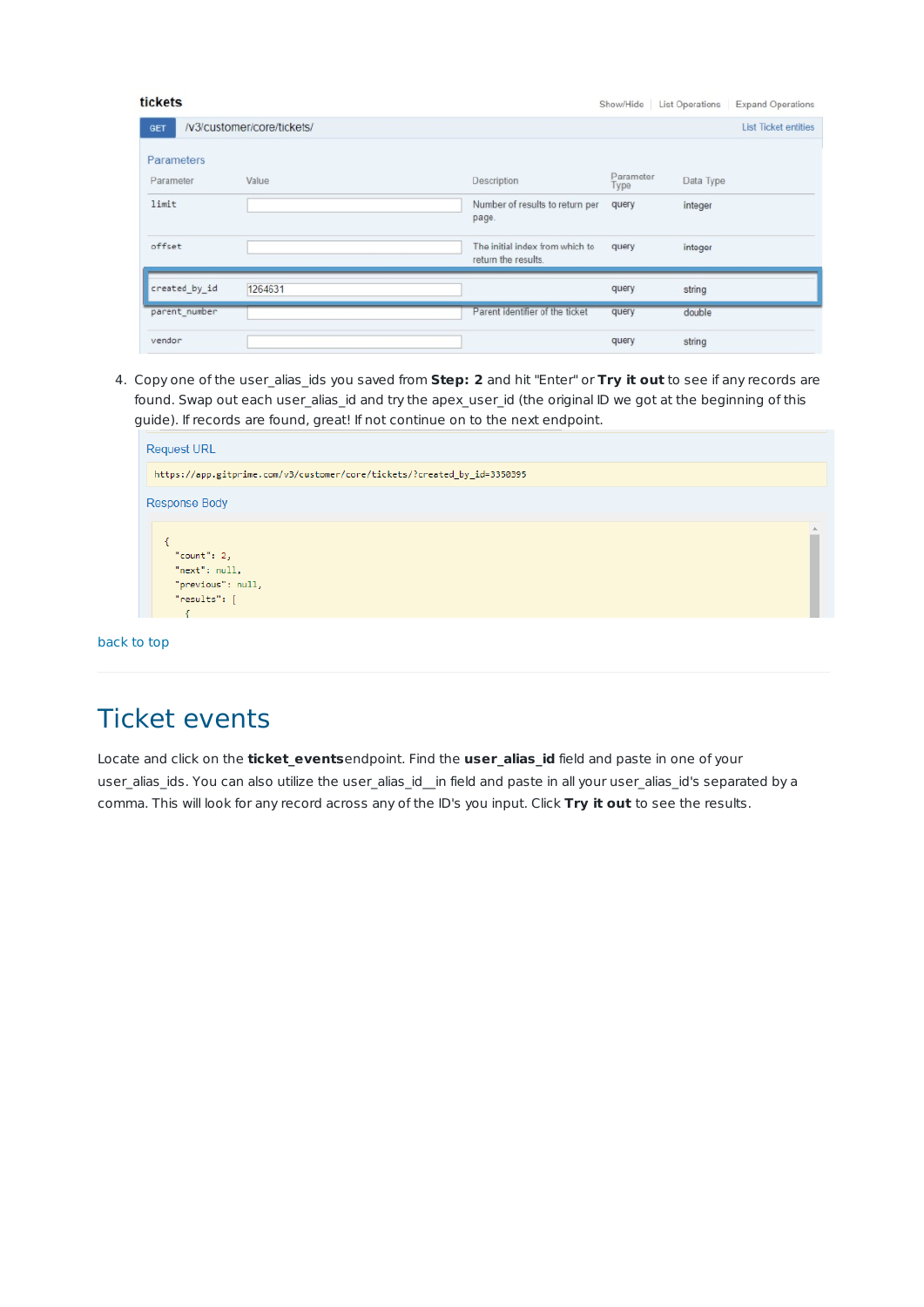#### ticket\_events

Show/Hide | List Operations | Expand Operations

| <b>GET</b>         | /v3/customer/core/ticket events/ |                                                        |                   | <b>List TicketEvent entities</b> |
|--------------------|----------------------------------|--------------------------------------------------------|-------------------|----------------------------------|
| <b>Parameters</b>  |                                  |                                                        |                   |                                  |
| Parameter          | Value                            | Description                                            | Parameter<br>Type | Data Type                        |
| limit              |                                  | Number of results to return<br>per page.               | query             | integer                          |
| offset             |                                  | The initial index from which to<br>return the results. | query             | integer                          |
| user_alias2_id     |                                  |                                                        | query             | string                           |
| user_alias2_id__in |                                  | Multiple values may be<br>separated by commas.         | query             | string                           |
| id                 |                                  |                                                        | query             | double                           |
| id_in              |                                  | Multiple values may be<br>separated by commas.         | query             | double                           |
| user_alias_id      | 3149810                          |                                                        | query             | string                           |
| user_alias_id_in   |                                  | Multiple values may be<br>separated by commas          | query             | string                           |

back to top

## Next endpoints

If you have been unsuccessful in locating any data in the above endpoints, continue searching across the remaining endpoints listed below.

- ticket\_comments
- pull request events
- pull\_request\_comments

#### back to top

# I did not find any data for the user

I did not find any data for the user

If you have not find any data in your account for this user, it could be that the data has been deleted/removed from your account. This can happen if the repo or project has been removed from your Flow account. If this the case, you should be able to delete this user as there is no data tying them to your account.You can do this on the **User** page.